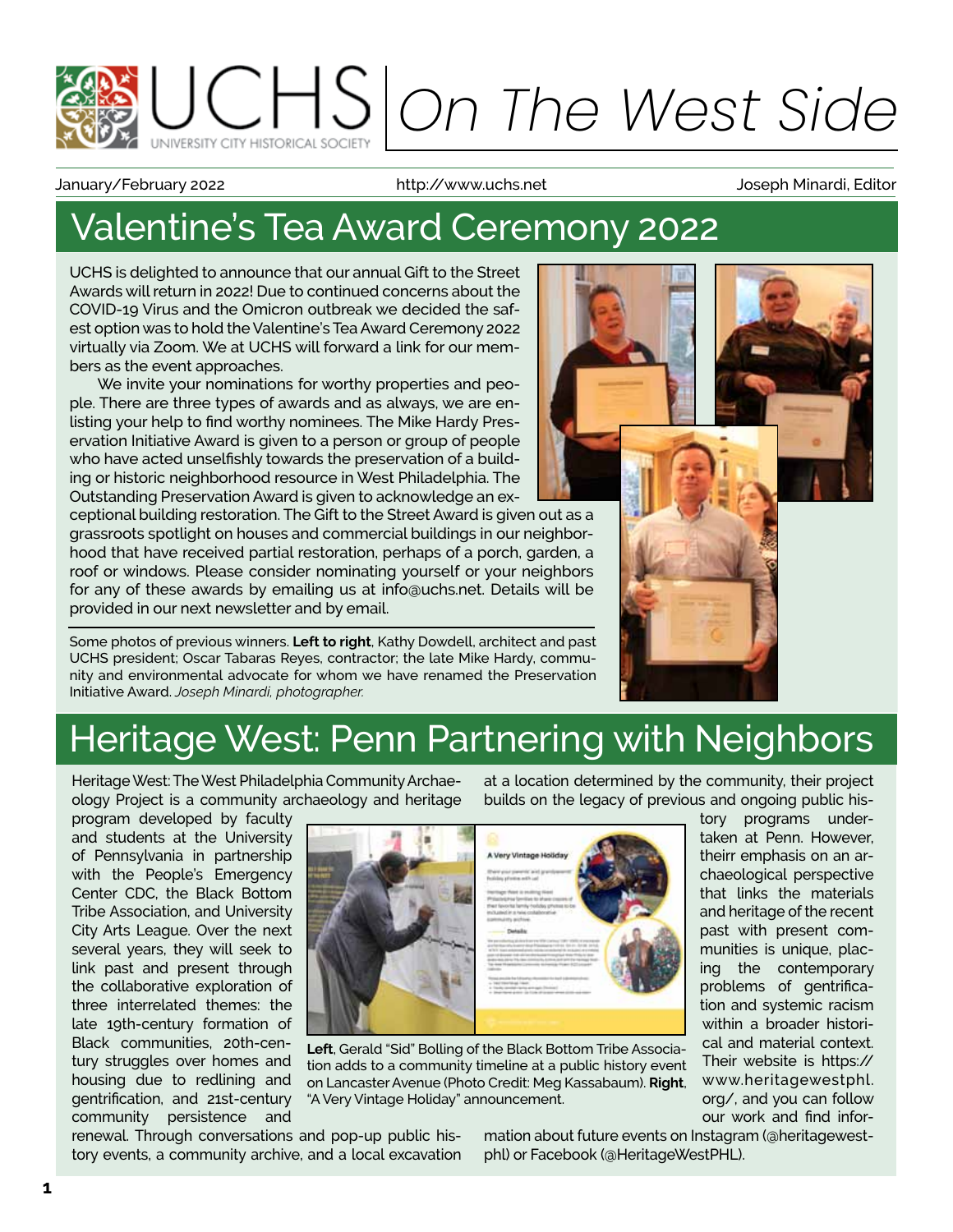# Old House Details, Grilles and Portiéres

You may have noticed in some of the older houses in West Philadelphia decorative wooden screens with delicately carved details. Known as grilles, they can be found at the top of door frames or at the top of the windows. Late Victorian interior designers were able to do away with doors and begin the open planning that would characterize modern interiors of the twentieth century. The grille and portiére combination were an attractive solution to fill the transitional gap between rooms. Whenever an opening was required, the portiére was tied back or pulled back over a large, decorative tieback. At other times it appeared to be an extension of the wall.

### **Grilles**

j

Grilles were first manufactured beginning in 1890 and remained popular until around 1910. The fashionable homeowner of that era could purchase the appropriate grille from such distributors as the Sears, Roebuck and Co. catalogue. One description reads in part, "These grilles are carefully sanded by hand and are the most substantially constructed grilles on the market."

### **Portiéres**

Portiéres were drapes, often made with bands of rich textiles but sometimes made of delicate and fine linen.

Portiéres reached their height of popularity in America during the last decade of the nineteenth century and had the approval of most interior design influencers of the day. As one writer noted, "they provide a patch of color or the softening of the hard lines of the wooden door-jamb" and "appeared less forbidding than a closed door." Portiéres were hung at the entries to



rooms without doors, as well as over sliding doors, and even appeared at doorways having hinged doors. Their use in parlors, dining rooms, and libraries was nearly universal. The style of the portiére reflected the room's decoration.

Thinner and lacier portiére were referred to as rope portiéres. As noted in the Sears, Roebuck & Co. catalogue, "rope portiéres look very rich and nobby; they are handsome and ornamental drapings, and they do not darken the doorways."



*Left, an ad for rope portiéres in the 1902 Sears, Roebuck and Co. catalogue. Above, an ad for grilles from the 1910 Sears, Roebuck and Co. catalogue. Inset, a grille in a West Philadelphia home.*

# The Philadelphia Greys



Did you know that military exercises were held in an area now occupied by Powelton Village? This print, created c. 1845, shows mounted artillery troops of the Pennsylvania militia, known as the "Philadelphia Greys," conducting a drill. The artillery corps was established in 1828. The drill takes place on a large field near Powelton in West Philadelphia. In the foreground, Captain George Cadwalader is seated on his steed, commanding the drill and signaling a change of formation with his raised saber. In the background, clusters of trees, hills, and a residence with fenced property are visible. Samuel Powel (1818-1885) for whose family the neighborhood depicted here is named, was a member of the Philadelphia Greys. Alfred A. Hoffy (1796-1872), an ex-Major of the British Army was the creator of this lithograph; the printer was Peter S. Duval.

*Courtesy of The Library Company of Philadelphia.*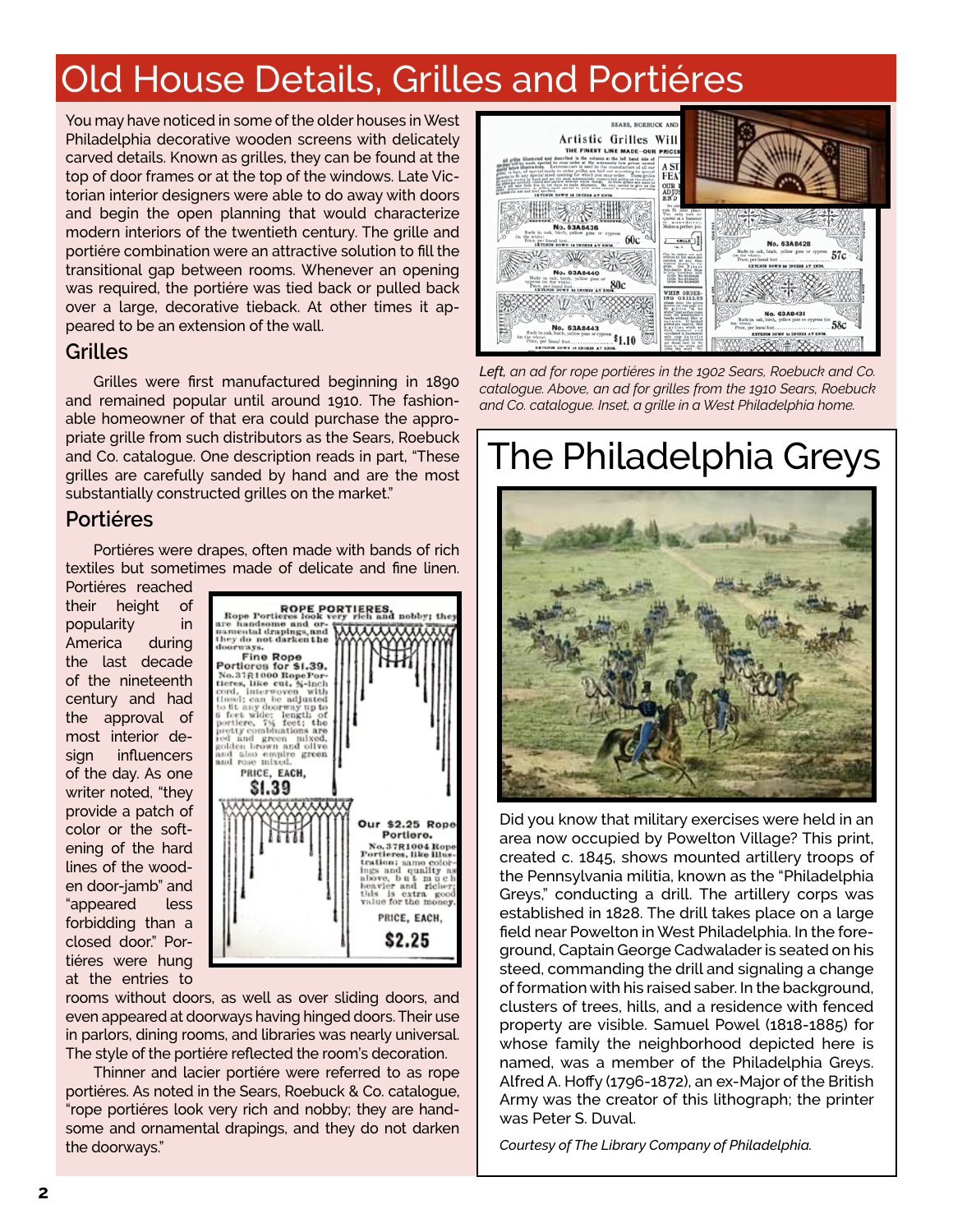# Member News

#### **Welcome to 2022's New and Renewed Members:**

**Deirdre Aaron Joseph Arters David Othmer & Maureen Barden Fred Allen Barfoot Debra Breslin Mary McGettigan & Larry Caputo, MD Manuel Diaz Corrada Murray & Libby Dubin Rosof Lewis Fishgold Jacob Gantz Jeanette Gillison Ivy Gray-Klein Sylvia Hamerman-Brown Ann Kell Elaine Lander Lisa Mathewson Anita McKelvey Betty Moloznik Glen Muschio Julie Orts Anurag Sagar Tobias Schulze-Cleven Martin Seligman Charles A. Thrall & Sally A. Simmons Elyana Tarlow Carrie Waterman J. Matthew Wolfe Jeffrey Young Randy Zauhar & Jenny Yu**

#### **2021 Donations to UCHS – Thank You!**

**Eric Cohen & Anne Pomerantz Roger & Joyce Converse Freda R. Egnal Robert Glorioso Michael D. Hardy & Barry L. Grossbach Debra and Rich McCarty Stasiorowski Bettsy & Steve McCoubrey Mark McGuire George Poulin John Puckett & Karin Schaller Tim Siftar Maureen Tate Marianna Thomas Helma Weeks**

**Question? Ideas? Contact us at info@UCHS.net**



# UCHS Fall Event: Black Bottom Panel Discussion

UCHS wishes to thank everyone who attended our November 18 Black Bottom Panel Discussion. Our 130 event attendees were the largest audience UCHS has ever had.

Our panelists -

- Dr. John Puckett, moderator
- Gerald "Sid" Bolling
- Dr. Edward Epstein
- Dr. Walter Palmer

Joseph Minardi, UCHS video editor.



You can view the event on the UCHS YouTube Channel.

We thank the members of the Black Bottom Tribe and Penn professors who are working to keep the history of the neighborhood alive.

### Ask the Experts

### **Papering and Paneling**

**Q: Our Victorian house was remuddled with simulated-wood panelling. When we removed one section around a doorway, the plaster pulled away from the lath. I am afraid that if we went ahead and pulled all of the panelling down, all the plaster would come with it. And we don't want to remove all the plaster and put up new wallboard.**

**I have gotten two suggestions for wallpapering over the panelling. One is to put on a skim coast of joint compound, then size and paper. The other is to put up liner paper and wallpaper over that. What do you think? Would I be able to remove the wallpaper later?**

**A:** Wallpapering over composition-board panelling is problematic. The wallboard will expand and contract with changes in the humidity, and cause the paper to blister. Unfortunately, this problem is unavoidable. A layer of lining paper under the wallpaper might help to take some of the stress, especially at the joints of the panelling. But the real determining factor for the longevity of your papering job is the temperature and humidity of your home. A coat of joint compound is definitely a bad idea. It shrinks when it dries and so is unsuitable for the covering of large surfaces. Moreover, even with sizing, moisture form the wallpaper paste would resoften some of the compound and cause failures even before you could complete the job.

From *The Old-House Journal*, October 1981.